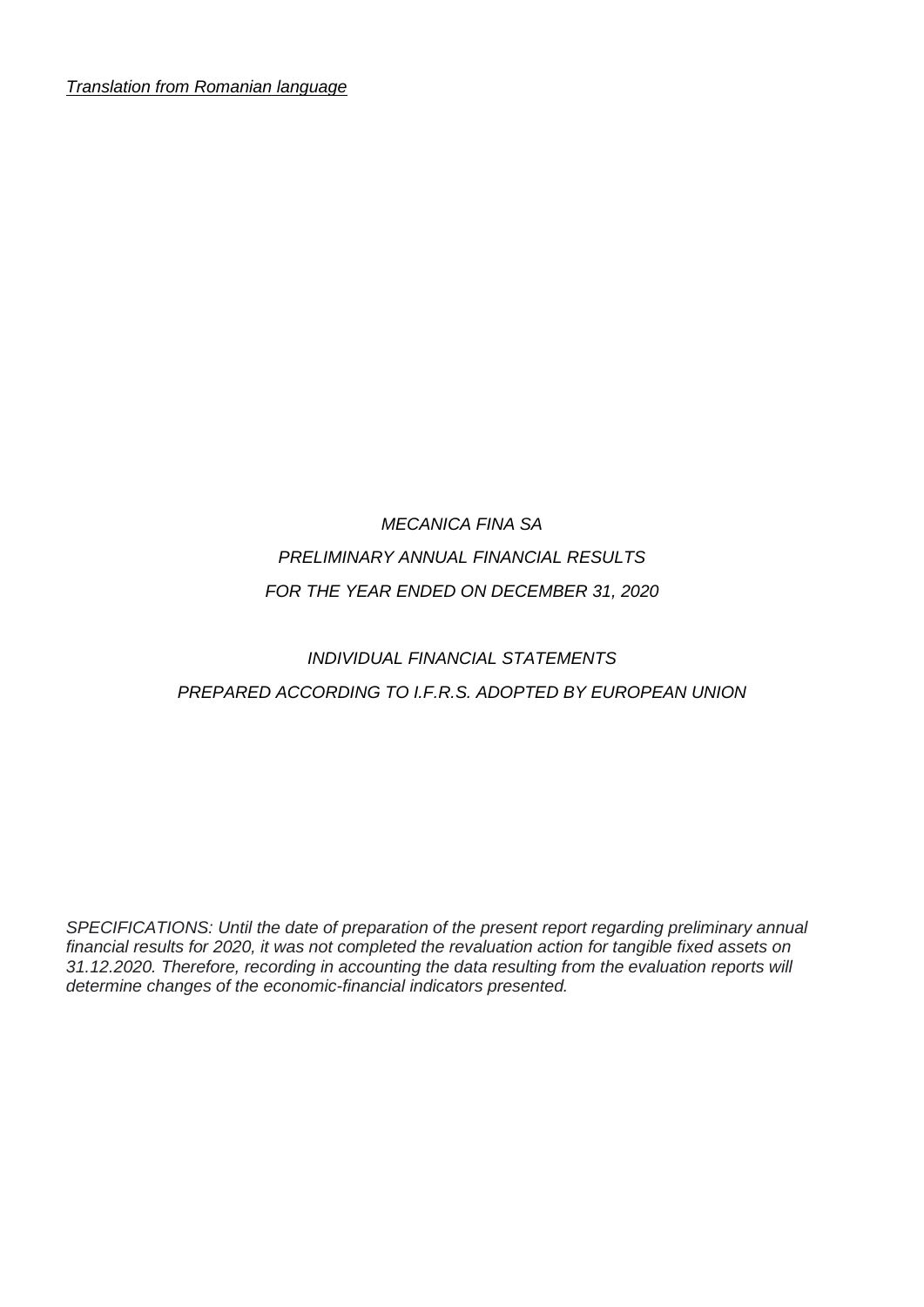## *MECANICA FINA SA GLOBAL RESULT STATEMENT*

*for the year ended on December 31, 2020 (all amounts are expressed in lei, if not otherwise indicated)*

|                                                       | December 31 | December 31 |
|-------------------------------------------------------|-------------|-------------|
|                                                       | 2019        | 2020        |
|                                                       |             |             |
| <b>Sales income</b>                                   | 6.005.696   | 7.427.427   |
| Other operating income                                | 1.702.470   | 7.331       |
| Income related to products stocks costs               | (277.795)   |             |
| Income resulted from the activity performed by the    | 291.250     | 54.405      |
| company and capitalized activity                      |             |             |
| Raw materials and consumables costs                   | (1.002.893) | (231.275)   |
| Personnel costs                                       | (1.687.448) | (1.808.705) |
| Amortization and depreciation costs                   | 6.721.926   | (2.387.641) |
| Other operating costs                                 | (2.375.206) | (2.450.694) |
| <b>Operating profit / loss</b>                        | 9.377.998   | 610.848     |
| Net financial income                                  | (211.972)   | (451.560)   |
| <b>Profit before tax / loss</b>                       | 9.166.026   | 159.288     |
| Current profit tax and deferred profit tax            | (1.052.831) |             |
| <b>Profit / loss</b>                                  | 8.113.195   | 159.288     |
| Other elements of global result                       |             |             |
| Profit / Loss from reevaluation of tangible assets    |             |             |
| Tax profit related to other elements of global result |             |             |
| (reevaluation)                                        |             |             |
|                                                       |             |             |
| <b>Total global result</b>                            | 8.113.195   | 159.288     |
|                                                       |             |             |
| <b>Result per action</b>                              | 2,19        | 0,04        |

*President of the Board of Directors Chief Accountant* **General Manager State Controller State Controller Rogojan Maria** *Mollo Sergio*